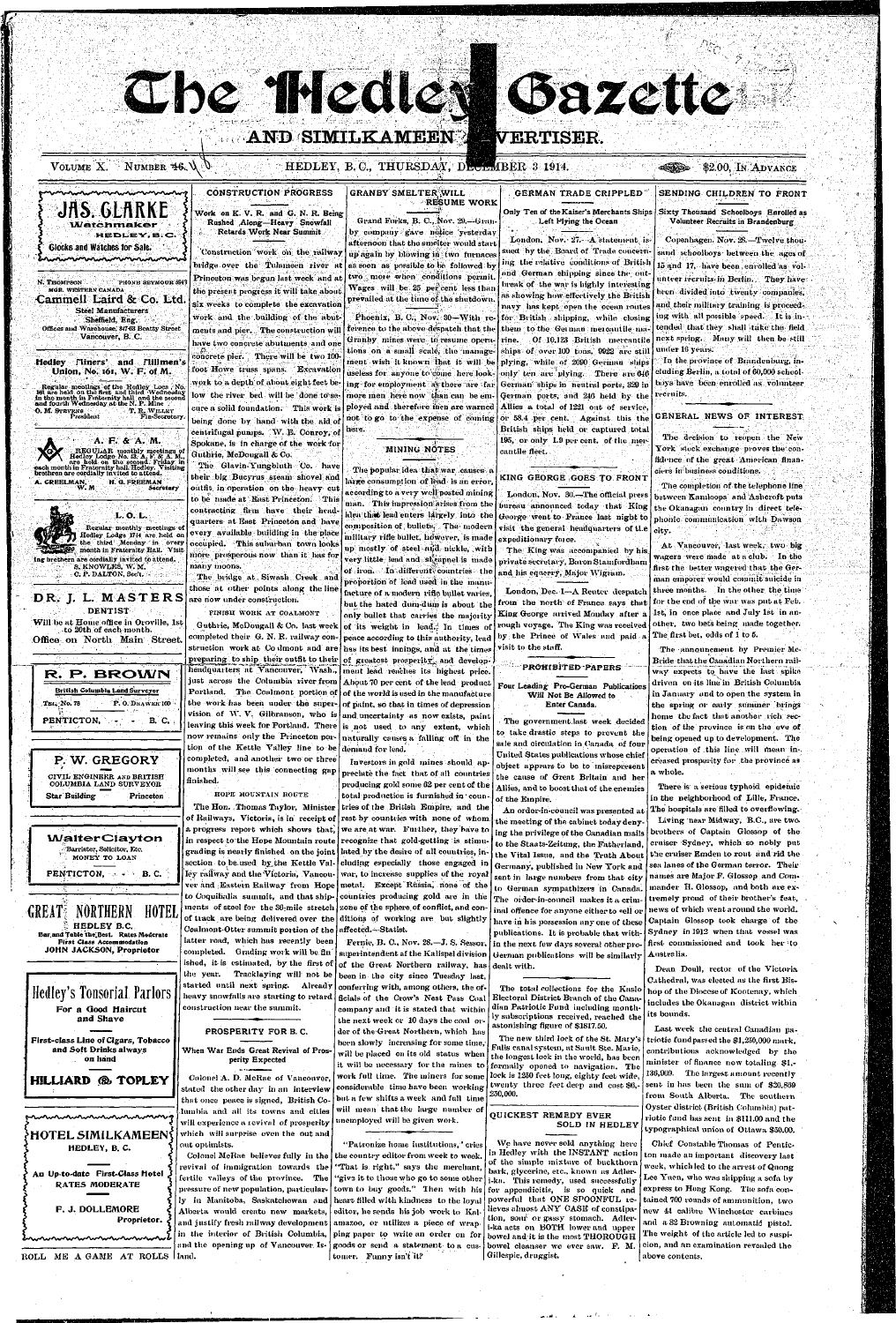

less interrupted by a great war. Re-adjust your business to advantage of new openings. Grasp now the markets that must look to you as never before. Make a more efficient use of advertising. Use the newspaper to better advantage. You can find Your opportunities in this situation If You Look For Them.

forward, that her banks have ample funds, that food and all other supplies are on hand there in great abundance. These things being so, why is Germany robbing Belgium? This little country has been stomped flat by the Kaiser's troops. Trade and industry of all sorts are utterly at an end, the whole apparatus of commerce by which food and other necessities are distributed is broken up. And yet the all-powerful German army levies on these miserable and helpless victims for money, clothing, provisions -some \$500,000 per week is taken from Brussels alone. Imaginine an armed man standing over a terrorized group of cripples, old folks, and children, and taking from them what little they have against the winter and taking it for his own use. That is what is going on in Belgium, and it is not war. Your Kaiser has a thousand times proclaimed himself as one of those to whom, in Ruskin's words, the Bible is "a captain's order to be heard and obeyed at their peril." He preaches sermons and has much to say of faith and religion. And yet it is because of  $\int$  in the large cities or in neighboring him that these haggard fugitives flee in pain, that nameless bables are born and die with their mothers by the side of the road. He has plunged all these people into a living hell. And then, instead of succoring them, the orders go out which mean that their want is to be made more cruel, their despair more hopeless. Is there no court chaplain to tell him what has been foretold for those who oppress the fatherless and the afflicted? This is one verse: "For the Lord will plead their cause, and spoil the soul of them that spoil them." It matters not if your country is strong, indeed. at home. In Belgium your Germany is already lost.-Collier's Weekly.

perhaps, only as many hours. Such loss of time, not to mention the expense incurred alike by the individual and the Government, is quite unnecessary

as there is in town one citizen at least who is willing and perfectly competent to accept the office. The appointment must be made somettime, and it can serve no good purpose to put the matter off.

GETTING THE BUSINESS

not suitable to each individual taste.

The best dressed man is he who knows the limitations. and who discreetly keeps within them, tempering each style to his own type—adapting, rather than adopting.

Semi-ready Clothes will fit you—fit you shapely and perfectly—that we guarantee absolutely—the cloth patterns are in good form, and will be appreciated by gentlemen. Suits at  $$15$  to  $$35$ ; the label in the pocket denotes the cost of the woollens-the real worth of the garment.



The advertising space in a newspaper is the same to the proprietor of the newspaper as the stock of goods on the shelves in the merchandise store is to the proprietor of the store It is the newspaper's stock and trade. Therefore, if the newspaper is to keep its head above water, it cannot sit down and wait for customers. It must sell the goods it has to offer-

advertising space. And if the local merchant does not buy space in the home paper, others will and in so doing will offer inducements to the home merchant's customers that will attract them to the department stores towns. And the few dollars the home merchant saves in refusing to advertise and thus hold the interest and the business of the home people are soon lost to him and the home town by being drawn elsewhere. The wise merchant sees this. And the wise merchant knows that in times like the present one must get after the business and keep after it if it is to be had and retained.



H. G. FREEMAN, Agent.

## Good Morning! *Meare Introducing*

American Silk American Cashmere<br>American Cotton-Lisle

## HOSIERY

They have stood the test. Give real foot comfort. No seams to Never become loose or baggy. The shape is knit innot pressed in.

**GUARANTEED** for fineness style, superiority of material and workmanship. Absolutely stainless. Will wear six months without holes, or new ones free.

### **OUR SPECIAL OFFER**

to every one sending us \$1.00 in currency or postal note, to cover advertising and shipping charges we will send post-paid with written guarantee, backed by a five million dollar company, either

3 Pairs of our 75c. Value American Silk Hosiery

建築學

4 Pairs of our 50c. Value **American Cashmere Hosicry** 

or = 4 Pairs of our 50c Value<br>American Cotton-Lisle Hosiery 6 Pairs of Children's Hosiery

Give the color, size, and wheth-<br>er Ladies, or Gent's Hosiery is desired.

DON'T DELAY-Offer expires when a dealer in your locality is selected.

The International Hosiery Co. P.O. Box 244 DAYTON, OHIO, U.S. A.

WHEN WRITING ADVERTISERS PLEASE MENTION THE GAZETTE

Efficient, carefully-planned and properly-prepared newspaper advertising will open the way for you.

# **Job Printing**

The kind you want and when you want it, is the kind we do.

# The Hedley Gazette

# HEDLEY GAZETTE **JOB DEPARTMENT**

# WHEN YOU ARE IN NEED OF

Letterheads **Billheads Envelopes Statements** Meal Tickets Milk Tickets **Ball Programs** 

Posters

**Circulars** Invitations Business Cards **Bills of Fare** Memo Heads Butter Wrappers. Visiting Cards

中华的印刷版

Dodgers, Dates

#### WE GIVE SATISFACTION. TRY US.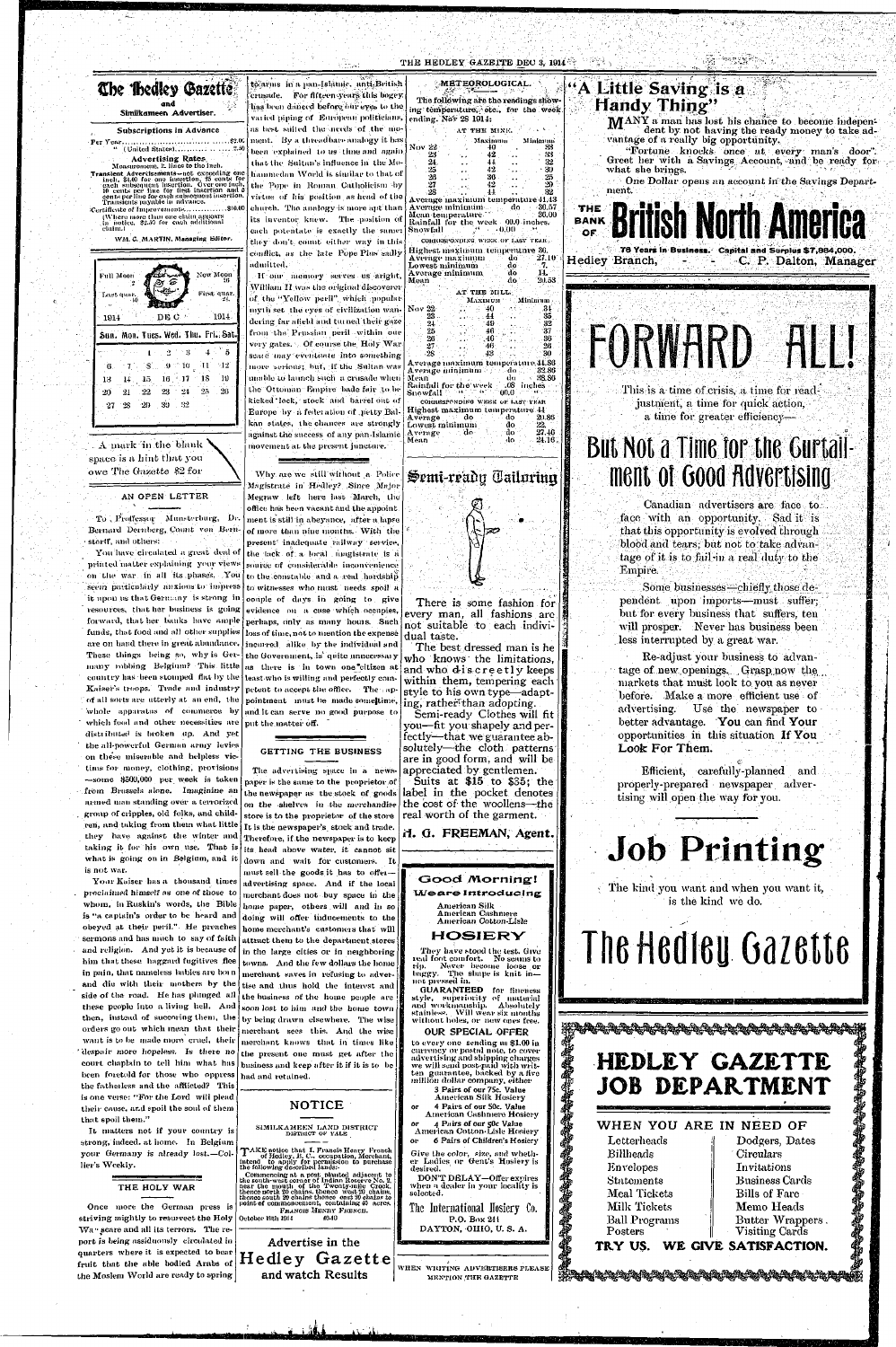#### THE HEDLEY GAZETTE DEC 3, 1914

# THE FAMILY GROCERY The Celebrated **English K Boot** For Sale Here **IAS. STEWART & CO.**

# LADIES' COATS, **SUITS and DRESSES** To Measure

Samples of goods, and Fashion Plates of Ladies' Suits, Dresses, and Winter Coats may be seen at

# **HEDLEY SHOE STORE**

Agents for Rex Tailoring Co. Suits Cleaned and Pressed at Reasonable Charges

e et elektronistik et elektronistik et elektronistik et elektronistik et elektronistik et elektronistik et ele

XMAS & NEW \$ **YEAR CARDS** From 50c a dozen to 50c each Leather Goods and **Picture Frames Hedley Drug & Book Store** Hedley, B.C. ereden de staten av de staten av de staten de staten de staten de staten de staten de staten de sta

PALAGE Livery, Feed & Sale Stables hookey players live. Come in and - HEDLEY  $B.C.$  -T A good stock of Horses and Rigs on<br>Hund. T Orders for Teaming<br>promptly attended to. Office of Dominion Express Gompany. WOOD FOR SALE! Phone is. D. J. INNIS Proprietor

Town and District. Chief Constable Simpson was in town on Friday of last week.

Mrs. J. Brondey was in town on Saturday visiting het daughter, Mrs. J. Edmonds 

The Rev. G. D. Griffith held English Church services in Fraternity hall on Sunday evening.

Master Leonard Innis of Keremeos is spending a few days with his aunt, Mrs. W. J. Forbes

Dr. McEwen went to Keremees in his car on Tuesday afternoon and, returned on Wednesday morning.

Lois Boeing gave a birthday party m Saturday afternoon and entertained a number of her little friends.

Mrs. Blanchard of Chelan, Wash, is in town visiting her daughter, Mrs. H. E. Hanson, for a few days this week. Allen Galbraith left on Tuesday for Florida. Allen has some property down there and he wants to have a  $\frac{1}{2}$  on  $\frac{1}{2}$  at  $\frac{1}{2}$  it. det in the first interpretation

Mrs. Wm. Sampson, Miss K. Hambley, and Mr. and Mrs. Smart of the Nickel Plate mine were in town on Tuesday.

The Hedley Ladies' Guild Sewing Meetings will be discontinued until the first Thursday in the New Year, January 7th. 1915. No has

John Donovan was brought down from the mine on Tuesday to the Hedley Hospital. We have not heard what was the trouble.

Mrs. S. L. Smith held a reception at the "Firs" on Saturday afternoon in honor of Miss Sibbald of Calgary who is visiting her daughters for a couple. of weeks, and a

Hockey sticks, not the kind that broke last year, but a special order of second growth ROCK ELM sticks broughtfrom Toronto where champion look them over at Rolls.

The Modern Woodmen of America will-hold their third annual ball in Hedley on Friday evening, December 18th. Don't forget the date and be sure to come and enjoy yourselves.

A dance was given in the Fraternity hall on Friday evening last by some of the young people of the town but

of it and enjoyed a few rounds of the links. We don't have to say anything about the climate here as this speaks. for itself. LATER-We that a slight fall of snow on Tuesday night which will put an end to the game this year. Messie. Bueing and Brass started on Tuesday morning to put in some new eidewalks in the town. The sidewalk that was hid down on Ellis Street last year from Webster street to frenc street will be continued on to Haynes street and a new piece of walk on Daly Avenue from the school house to Mr. H. H. Messenger's 'nroperty is also being put in. If the weather continues fine they expect to have the work done in about ten days.

Word was received in town last week Unite Marcus Jacombs and Danny Dollemore had both passed the preliminary extraination at Penticion and were leaving immediately for Vernon were they would join the "B. C. Horse". With the departure of these two hoys it now brings the number of volunteers from Hedley up to nine. For fear you eannot count them we will mention their names. Geo, Boxall, Fred Beck, Sid Edwards, Arthur Coles, E. Hepper, Billie Liddicoat, Jack Corrigan, Marcus Jacombs, and Danny Dollemore.



DISTRICT

 $\bf{A}$  Court of Rovision and appeal in accordance respecting the Assessment Rol for the year 1915 for the Kottle River Assessment District will be held as follows At the Deputy Mining Recorder's office<br>Rock Creek, on Wednesday, December 16th,<br>1914, at 10 o'clock in the forenoon. At the Court house. Keremeos, on Friday.<br>December 18th, 1914, at 10 o'clock in the fore-

noon At the Court House, Penticton, on Saturday,<br>December 19th, 1914, at 2 o'clock in the afternoon

At the Court House, Fairview, on Monday, December 21st, 1914, at 2 o'clock in the after 110011. - HENRY NICHOLSON,

**WEOFFER** 

Judge of Court of Revision





**Six Lines of Skates in** all sizes. Get fitted up properly instead of having your order sent away to be filled in any old way.

LET US SHOW YOU

QUALITY AND SERVICE

**Hedley Trading Go., Ltd.** 



gangag ini pada tersebut